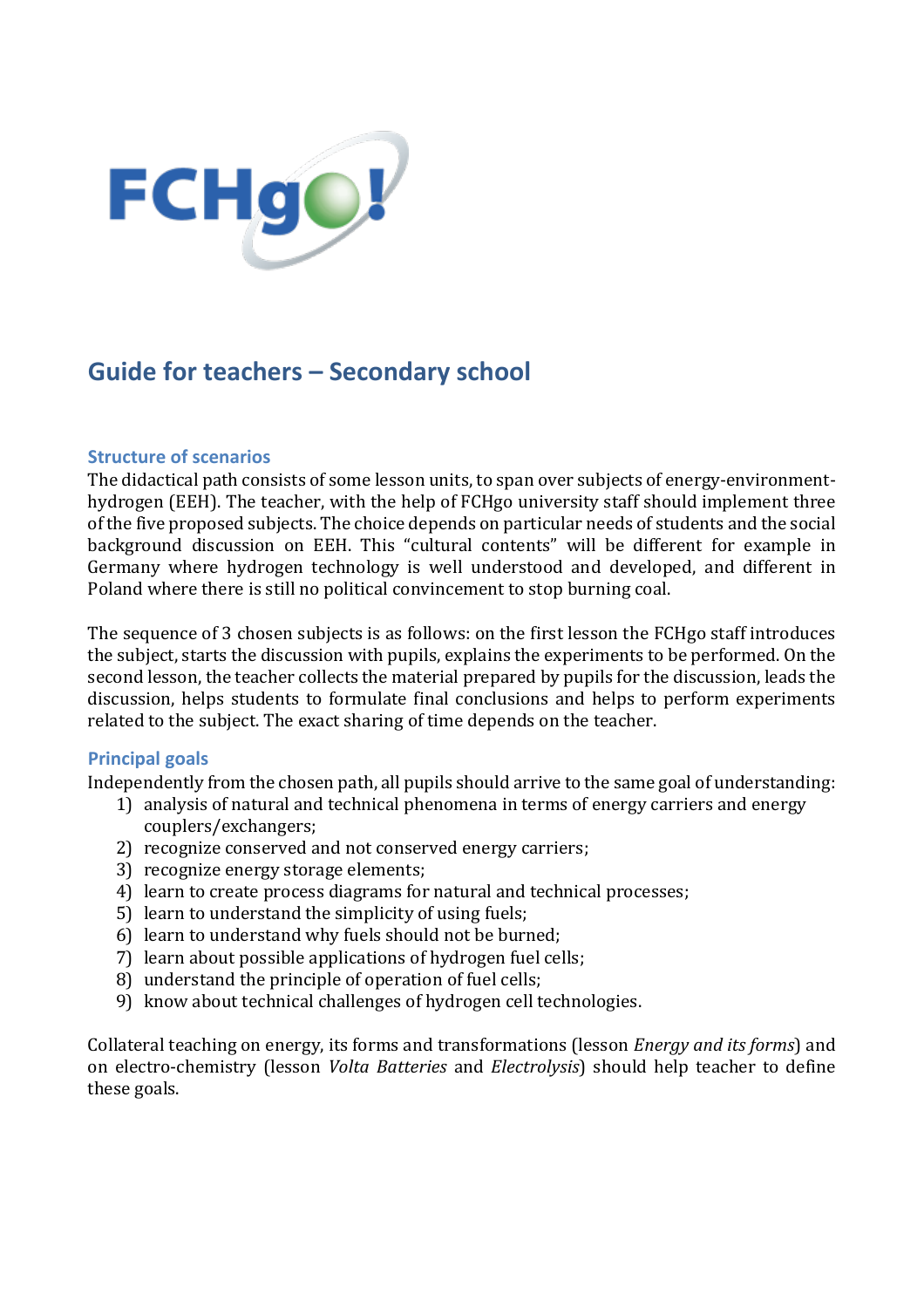## **Social competences**

In each unit we propose some questions for the discussion. This is to teach students to participate in discussions that are based on scientific arguments rather than on political bias. Teachers, after all necessary introduction into different aspects should allow pupils to express their opinions, and formulate written conclusions.

Particularly welcome would be activities based on the division of roles, individual presentations, narrative paths and the use of free imagination.

#### **Contents:**

- *Introduction to FCH* technology: How, What for, and Why?

- *Perpetuum Mobile* video
- Five short Power Point presentations introductions into subjects:
	- 1) *Climate changes*;

2) *Alternative energies*;

- 3) *Volta Pile and Electrochemistry*;
- 4) *Hydrogen fuel cells*;
- 5) *Energy*.

- The description of two experiments (*Volta's Batteries* and *Electrolysis*).

- A Power Point tool on *FCH Model Car and Energy Carriers*.

- *Thesaurus* of c.a. 30 simple experiments on the energy, electricity, electrochemistry, hydrogen (pdf file with photos and references).

- The *Project Evaluation Form*, to be filled in by the teachers at the end of the educational path.

- Support information on hydrogen technologies can also be found at the following website: https://www.hydrogeneurope.eu/technologies

## **Experimental equipment**

We tried to base experiments on materials that teachers and pupils can acquire without costs: eurocent coins, nails, aluminum strips, pieces of polymer foils, home chemicals, cheap voltmeters etc.

The FCHGo partners can help in providing an elementary kit to measure characteristics of fuel cells (Horizon Fuel Cell Car)

The FCHGo partners can help in providing also simple materials: Al/ Cu pieces, nafion foil, Cu/Fe joints for "human battery experiment", wire for "two-loop" electrical engine and Pohl's experiment (no neodymium magnets, as they may be not accepted for air parcels).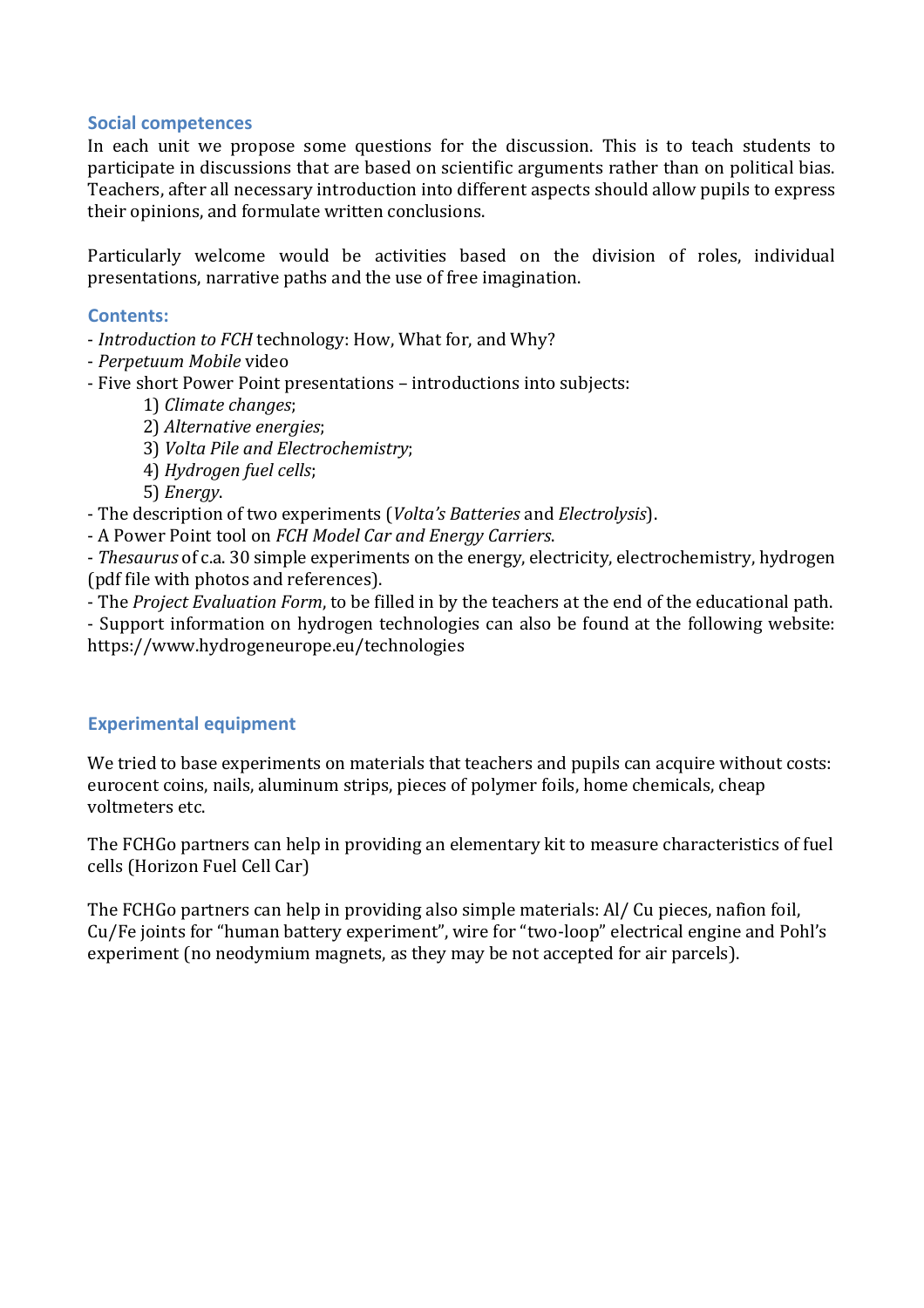## **EXAMPLES OF POSSIBLE SEQUENCE of UNITS**

#### **EXAMPLE 1**

#### **Unit 1**

- Viewing the *Perpetuum mobile* video;
- Discussion of the video in terms of energy carriers and energy couplers/exchangers;
- Development of the process diagram for the *Perpetuum mobile*.

#### **In between Units 1 and 2**

- Construction of the Hydrogen Model Car and observation of its functioning;
- Experimenting with *Electrolysis* and *Volta's batteries*;

#### **Unit 2**

- First analysis of the Hydrogen Model Car with energy carriers and couplers/exchangers, using *FCH Model Car and Carriers*;
- Discussion of conserved and non-conserved energy carriers;
- Discussion of energy storage elements;
- Development of the process diagram for the Hydrogen Model Car.

#### **In between Units 2 and 3**

- Exploration of technical and natural processes and systems, and development of process diagrams for these systems (suggested by students or teachers);
- Viewing of ppt presentation(s) (see Contents above).

#### **Unit 3**

- Viewing of ppt presentation(s) (see Contents above).

## **EXAMPLE 2**

## **Unit 1 (expert): Climate and environment**

- Presentation of the Project and aims
- Power Point presentation on climate and environment
- Introduction into experiment (solar constant)

#### **In-between unit 1 and 2**

- Students study the arguments of Climate changes (from newspapers, internet, opinions in the family) and prepare the discussion
- Students can also individually (and it is highly indicated) perform measurements of the solar constant at home, in different weather conditions: they compare results in the class and explain the differences.
- Teacher collects any possible "toys" using photovoltaic or wind energy sources.

## **Unit 2 (teacher): Climate and alternative sources of energy**

Role playing. The teacher divides the class into three groups: 2/5 (*pro*), 2/5 (*contro*) and 1/5 (judicators) and allows 20 minutes for the discussion, with equal time to *pro* and *contro*. In 5 minutes the judicators should resume the discussion.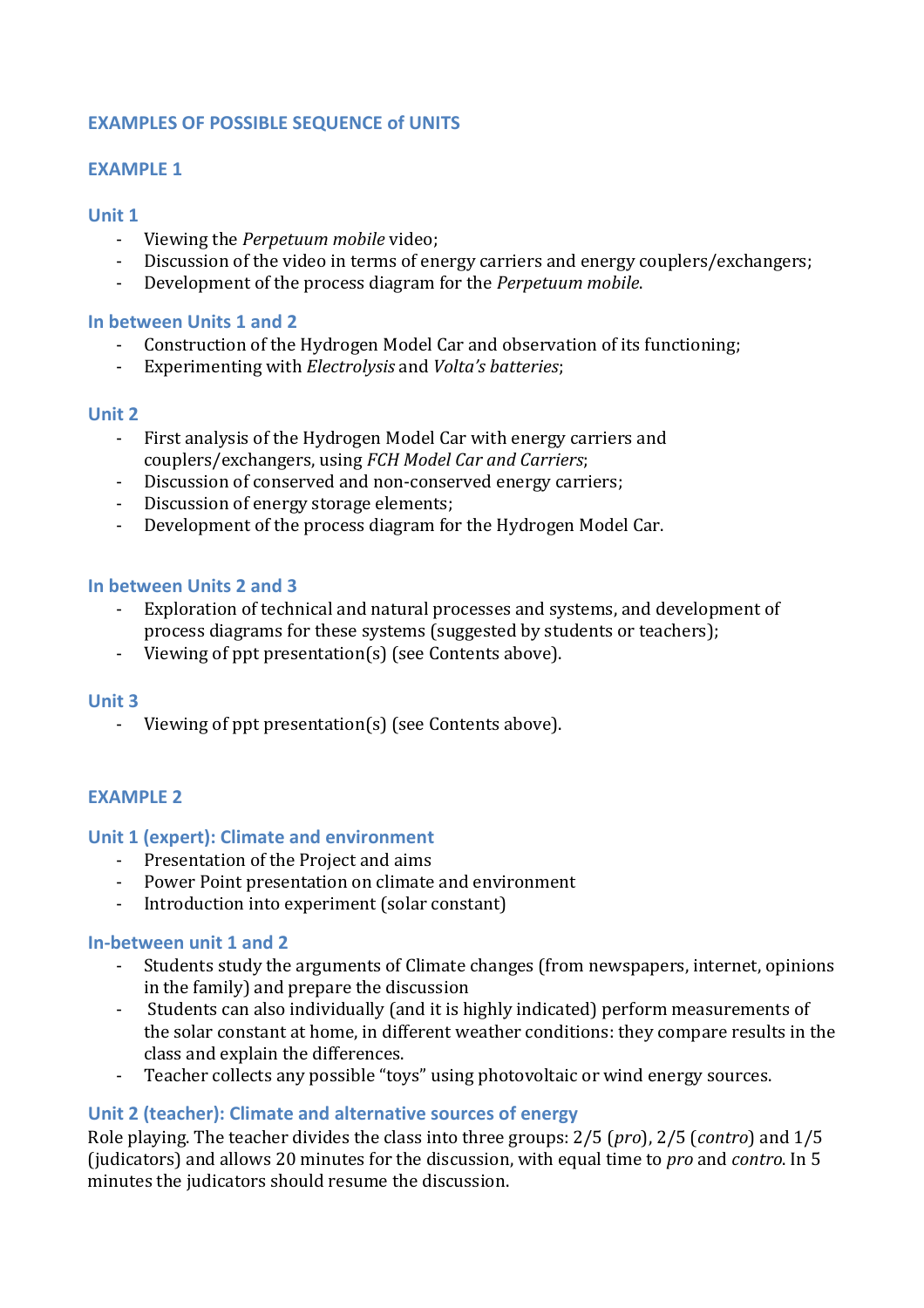If possible, some experiments with alternative source of energy should be done. "Toys" can be shown. Schools equipped with sensor systems can use them.

# **Unit 3 (expert): Electrochemistry and fuel cells**

- The expert, with simple experiments (like the "human battery chain" or "IQ meter", see Thesaurus) introduces the principles of voltaic electricity sources.

- The expert shows the electrolysis of water (transparent glass, two stick batteries – 1.2 V and 1.5 eV, half spoon of salt): the threshold of the electrolysis depends on the voltage, the intensity on the ionic conductivity.

- In experiment with the strong basis (granulates for cleaning waste tubes) and aluminum strips he shows the chemical formation of hydrogen.

- The expert, with help of Power Point file (No. 4) explains the main features of fuel cells as compared to voltaic sources. The second part of the presentation no. 4 the expert leaves for the teacher for the next lesson.

## **In-between unit 3 and 4**

- Student search for, possibly local, applications of fuel cells, presence of charging stations for electrical cars, the public transportation not using petrol etc.

- For the next unit students should bring some pieces of polymer foils.

# **Unit 4 (teacher): Fuel cells – technology and applications**

- The teacher deepens the subject of technical applications and scientific aspects, using PowerPoint lesson no. 4, and two texts ("Physics in School" and "Introduction into fuel cells" – in the Doodle depository).

- Students discuss different aspects of fuel cells and make a *list* of questions to the expert.

# **In-between unit 4 and 5**

- Students re-read lessons 1-4 and prepare possible questions to the expert.
- The teacher contacts via e-mail the expert, asking to prepare additional experiments/ explanations etc.

# **Unit 5 (expert)**

- Depending on the request of students/ teachers and on the type of the secondary school (technical/ lyceum) the expert presents the lesson(s) *Alternative Energies*, and/or *Volta's batteries* and/or *Energy and its forms*.
- Expert brings some more complex experiments, if available by the partner (e.g. a double fuel cell)
- Expert answers questions of the teacher and students.

# **Unit 6 (teacher)**

- The teacher makes the evaluation of the Project: a short (10 min) test on the construction and applications of fuel cells.

In separate tests, students should answer the *quality* questions:

- Were these lessons useful for the knowledge of physics, technology and chemistry? (0-5)
- Did these lessons open students to interlinked subjects of energy environment hydrogen?